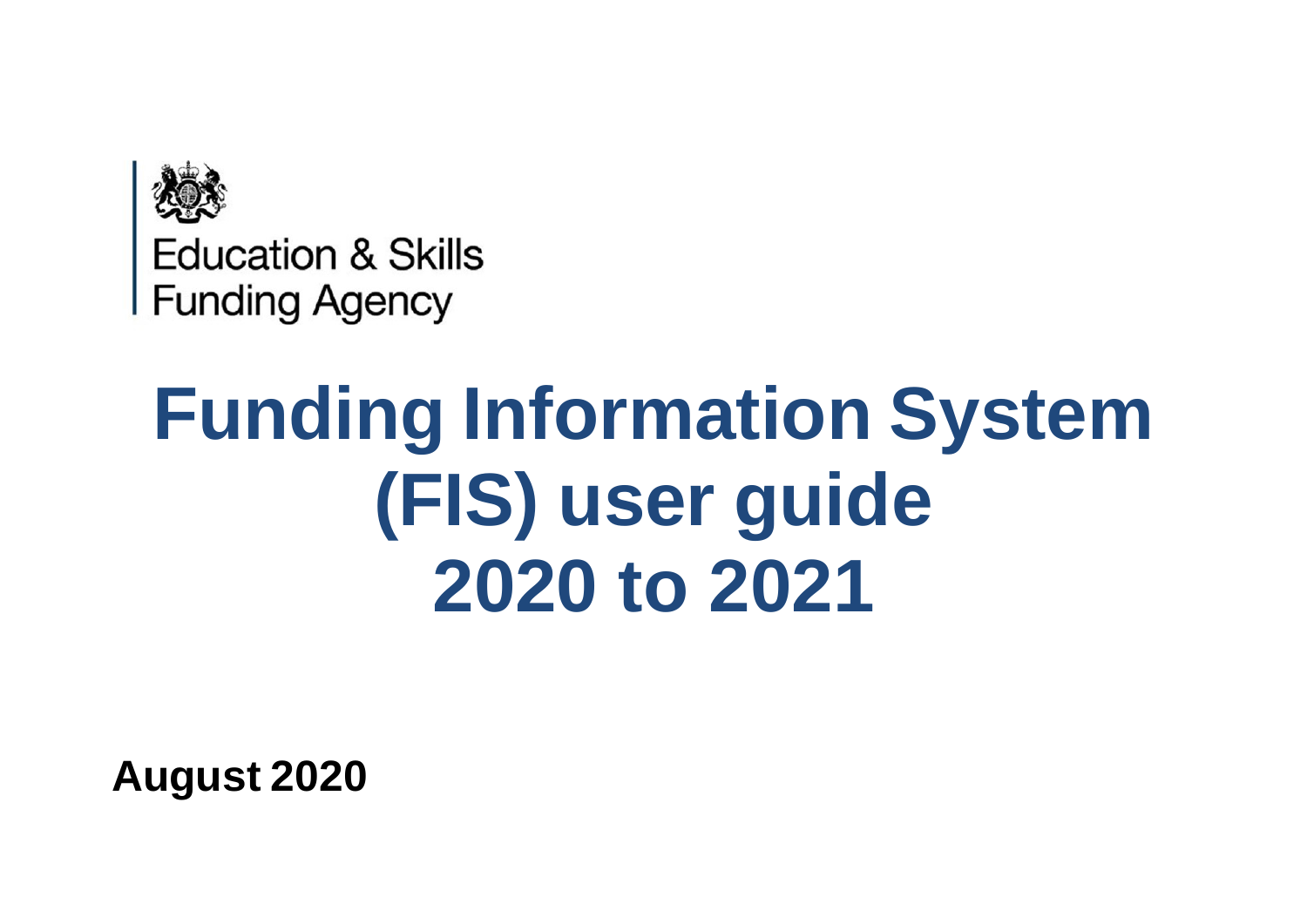

# **What this guide covers**

This FIS user guide covers the following:

- What is FIS?
- How to download and configure FIS
- How to use FIS
- Help and support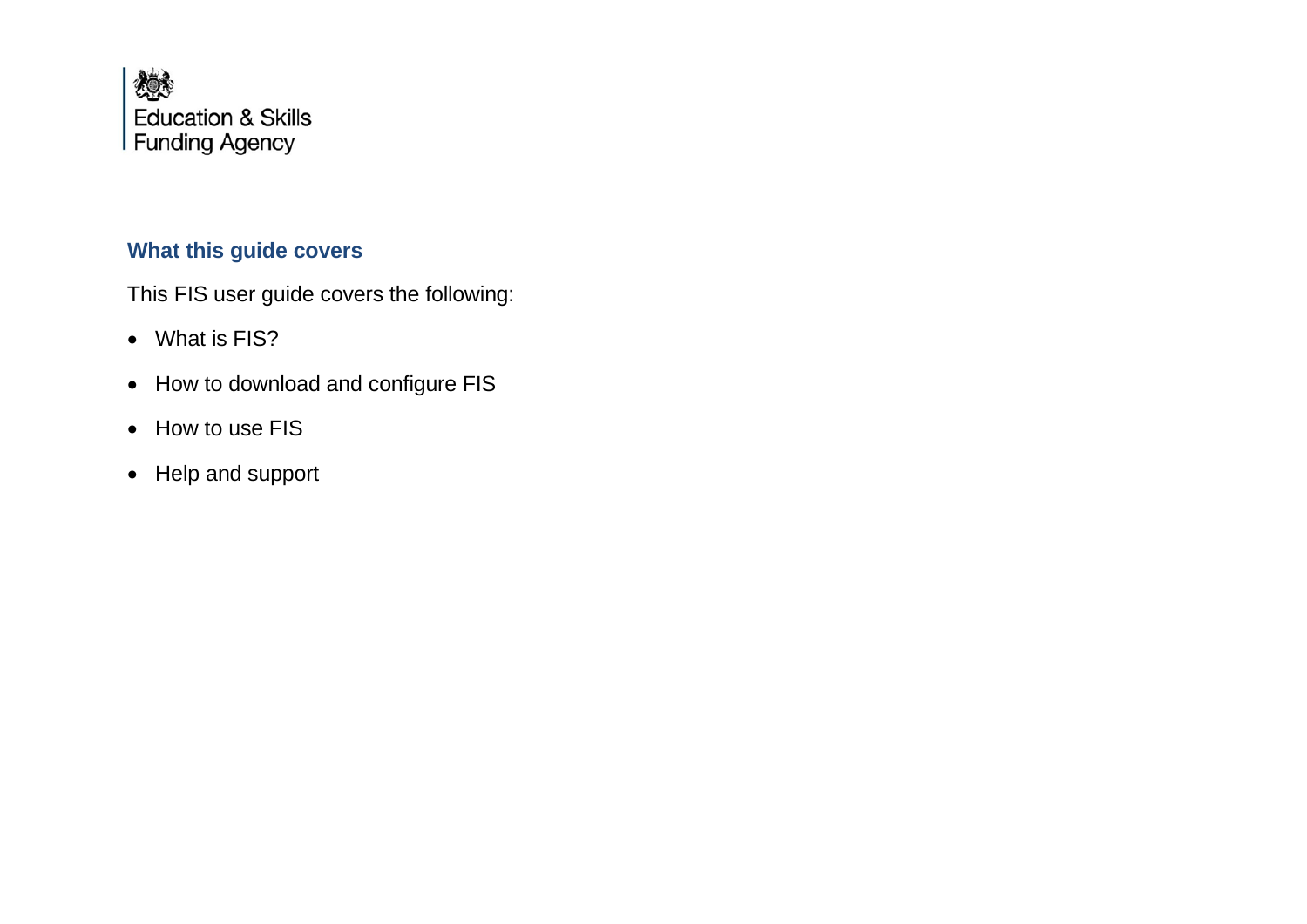

## **What is FIS?**

It is a desktop application designed to help you prepare your ILR file for submission to the ESFA through the 'Submit Learner Data' service.

You do not have to use FIS to prepare your file for submission, but some providers find it useful. It gives you a good idea of the quality of the data you have collected, and this generates provisional reports.

To do this, it uses most of the current year's validation rules to give you an idea of the errors and warnings your file may generate.

As it is not an online tool though, it does not take into account up-to-date reference data. As that data changes all the time, you may still find your file has some errors or warnings when you submit it, even if it does not have any in FIS.

#### **Data security**

By using FIS, you take responsibility for the security of the data.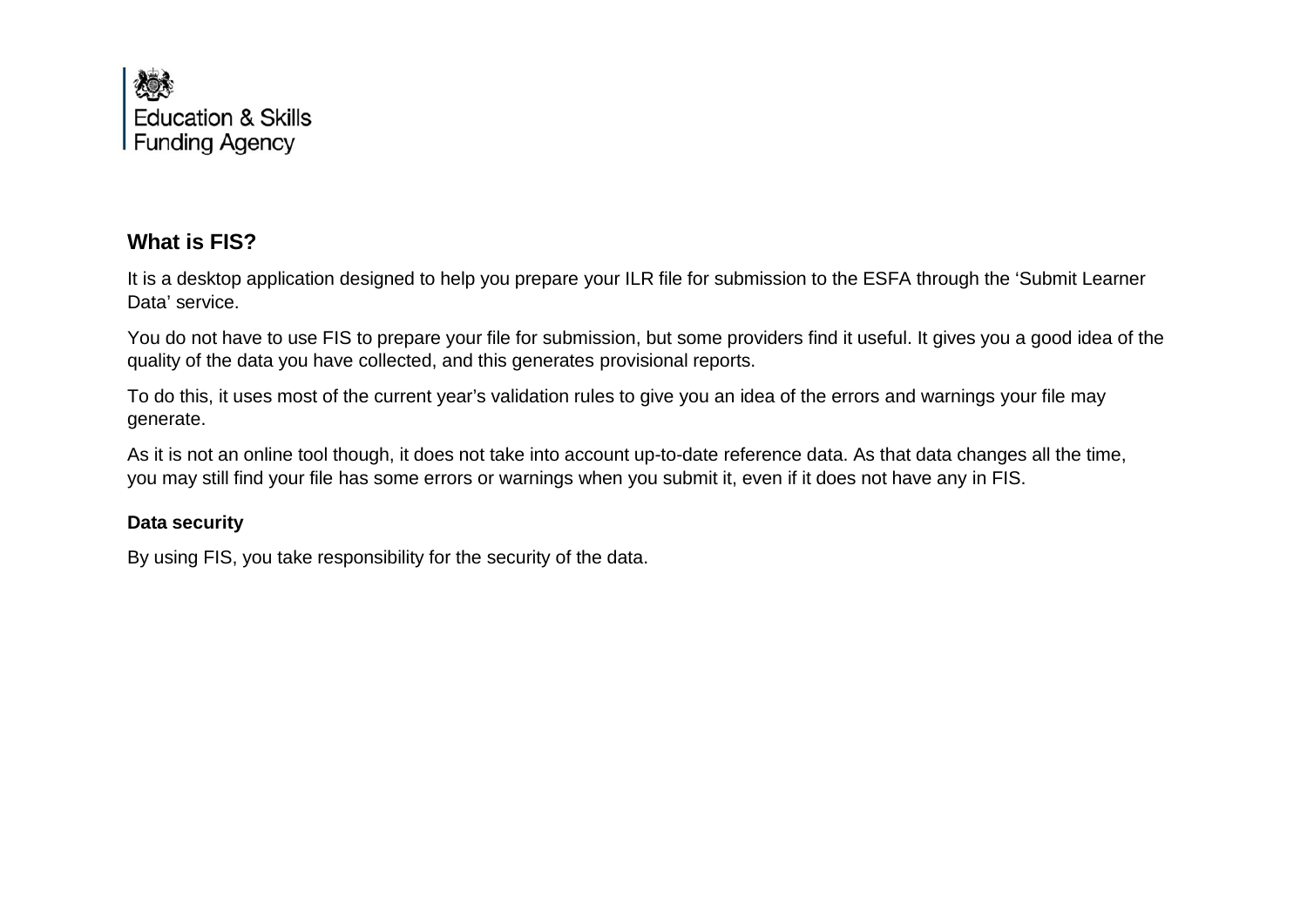

#### **Things you need to have to download FIS:**

.Net Framework 4.6.1 (download this from [https://www.microsoft.com/en-gb/download/details.aspx?id=49981\)](https://www.microsoft.com/en-gb/download/details.aspx?id=49981)

#### **Download the latest version of FIS**

Select the link to 'FIS (Funding Information Service)' from the tools and services menu on the Submit [Learner](https://submitlearnerdatabeta.fasst.org.uk/) Data sign in page.

| ക്ക GOV.UK<br>Submit learner data                                                                                     |                                                                                                 |
|-----------------------------------------------------------------------------------------------------------------------|-------------------------------------------------------------------------------------------------|
| BETA This is a new service - your feedback will help us to improve it.                                                |                                                                                                 |
| Submit learner data                                                                                                   | <b>Help and support</b>                                                                         |
|                                                                                                                       | <b>ESFA</b> support desk                                                                        |
| This service is for training providers that receive funding directly from<br>the Education and Skills Funding Agency. | Telephone: 0370 267 0001<br>Monday to Thursday, 9:00am<br>to 5:00pm<br>Friday, 9:00am to 4:00pm |
| Use this service to validate and submit:                                                                              |                                                                                                 |
| · Individualised learner records (ILR)                                                                                | Email:<br>sde.servicedesk@education.gov                                                         |
| · Earnings adjustment statements (EAS)                                                                                | <b>Related content</b>                                                                          |
| · ESF (European Social Fund) supplementary data                                                                       |                                                                                                 |
| You can also view and download reports for data you've submitted.                                                     | How to become an approved<br>training provider                                                  |
| Mayoral Combined Authorities (MCAs) can only download reports.                                                        | 2020 to 2021 submission<br>timetable (appendix A)                                               |
| Sign in $\geq$                                                                                                        | 2019 to 2020 submission<br>timetable (appendix A)                                               |
|                                                                                                                       | <b>Tools and services</b>                                                                       |
| <b>Before you start</b>                                                                                               | <b>FIS (Funding Information</b>                                                                 |
| You will need:                                                                                                        | Service)                                                                                        |
|                                                                                                                       | Find a Learning Aim                                                                             |
| . vour IdAMS (Information Management Services system) login details                                                   | ILR Learner entry tool                                                                          |
| . an XML or Zip file to upload - for ILR data                                                                         | <b>ILR FileMerge</b>                                                                            |
| . a CSV file to upload - for EAS and ESF data                                                                         |                                                                                                 |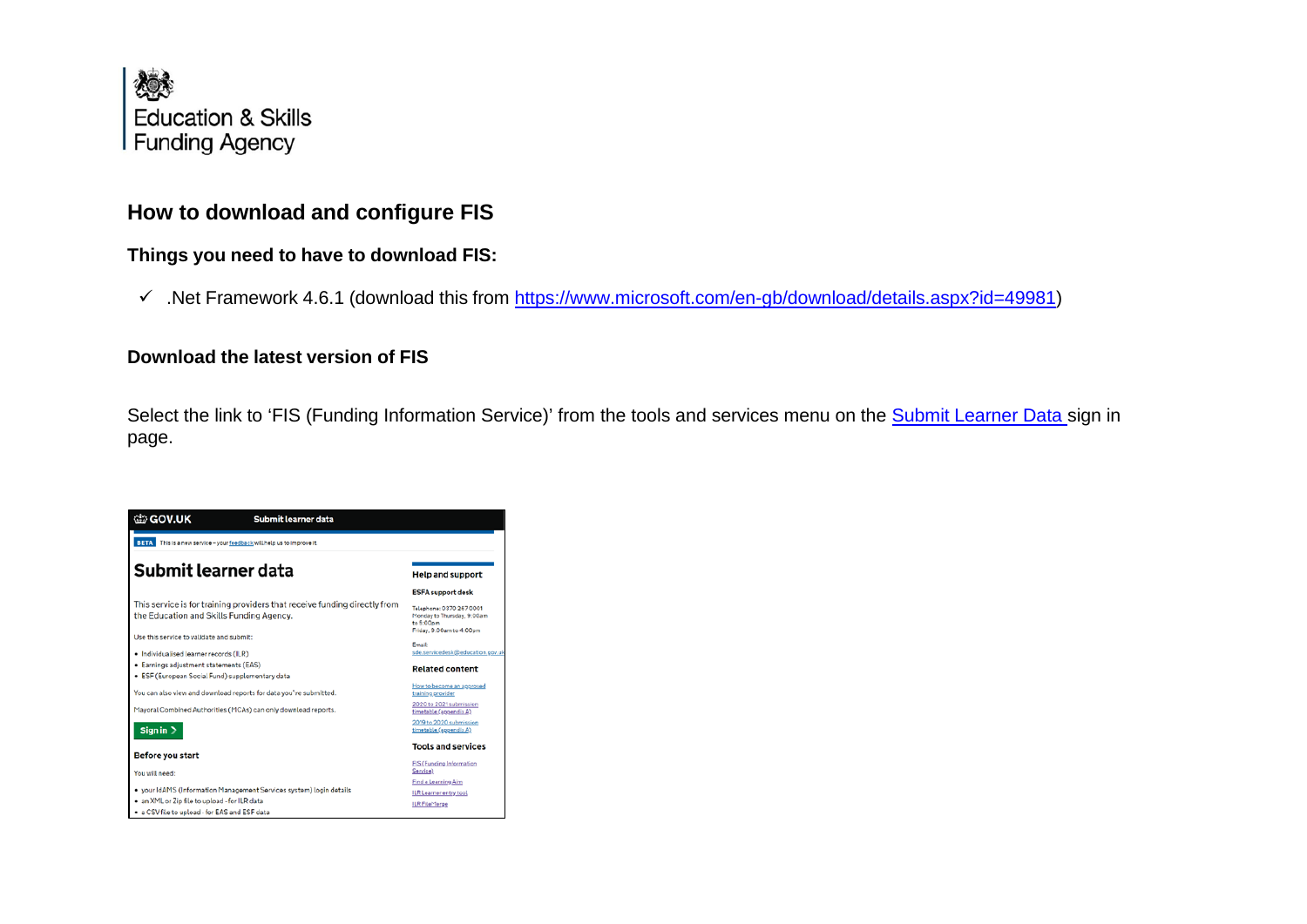

Please ensure you select the academic year 2020 to 21 from the Filter and then download the latest version of FIS.

| <b>盐 GOV.UK</b>            | <b>Submit learner data</b>                                        |                                                                                                                       |
|----------------------------|-------------------------------------------------------------------|-----------------------------------------------------------------------------------------------------------------------|
| <b>BETA</b>                | This is a new service - your feedback will help us to improve it. |                                                                                                                       |
|                            |                                                                   |                                                                                                                       |
| 4 Back                     |                                                                   |                                                                                                                       |
|                            | <b>FIS (Funding Information Service) tool</b>                     |                                                                                                                       |
|                            |                                                                   |                                                                                                                       |
|                            | it to validate Individualised Learner Record (ILR) data.          | FIS is a desktop application for the Education and Skills Funding Agency's data collections system. Providers can use |
| Filter by year             |                                                                   |                                                                                                                       |
| 2020 to 2021               | 2019 to 2020                                                      |                                                                                                                       |
| Academic year 2020 to 2021 |                                                                   |                                                                                                                       |
| <b>Version</b>             | Date and time uploaded                                            | <b>Download Link</b>                                                                                                  |
| 1.1.1.0022                 | 17 August 2020 at 3:11pm                                          | Download 1.1.1.0022                                                                                                   |
| 1.1.1.0017                 | 14 August 2020 at 2:54pm                                          | Download 1.1.1.0017                                                                                                   |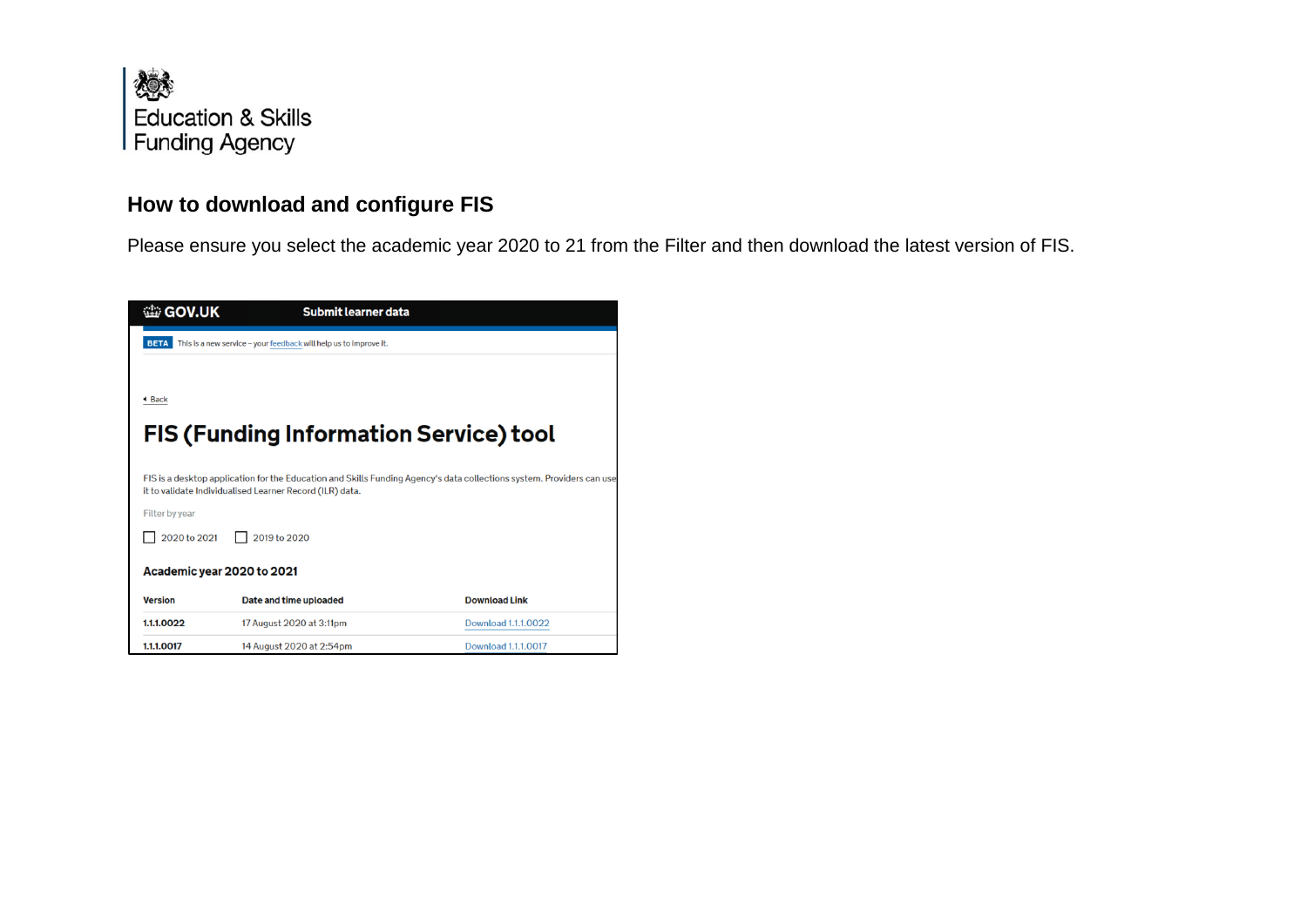

FIS will be downloaded in a compressed (zipped) folder.



Click on the file and then select 'Extract All'.

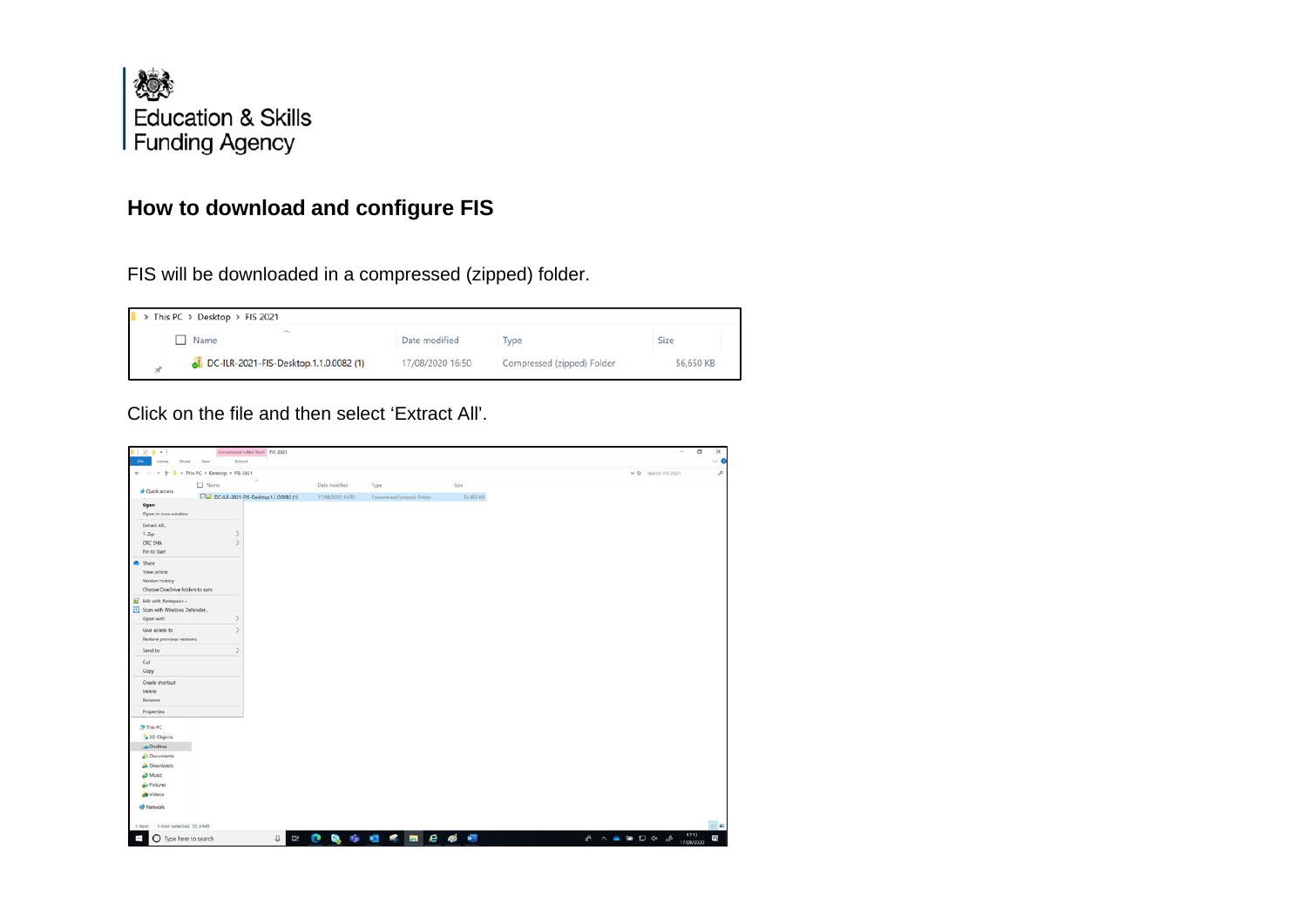

Select the Folder where you would like FIS to be extracted to and then click on 'Extract'.



A File Folder will have been extracted, double click on this folder.

|   | This PC $\ge$ Desktop $\ge$ FIS 2021                      |                  |                            |           |
|---|-----------------------------------------------------------|------------------|----------------------------|-----------|
|   | ∧<br>Name                                                 | Date modified    | Type                       | Size      |
| × | DC-ILR-2021-FIS-Desktop.1.1.0.0082 (1)                    | 17/08/2020 17:18 | File folder                |           |
|   | $\boxed{\bigcirc}$ DC-ILR-2021-FIS-Desktop.1.1.0.0082 (1) | 17/08/2020 16:50 | Compressed (zipped) Folder | 56,650 KB |
|   |                                                           |                  |                            |           |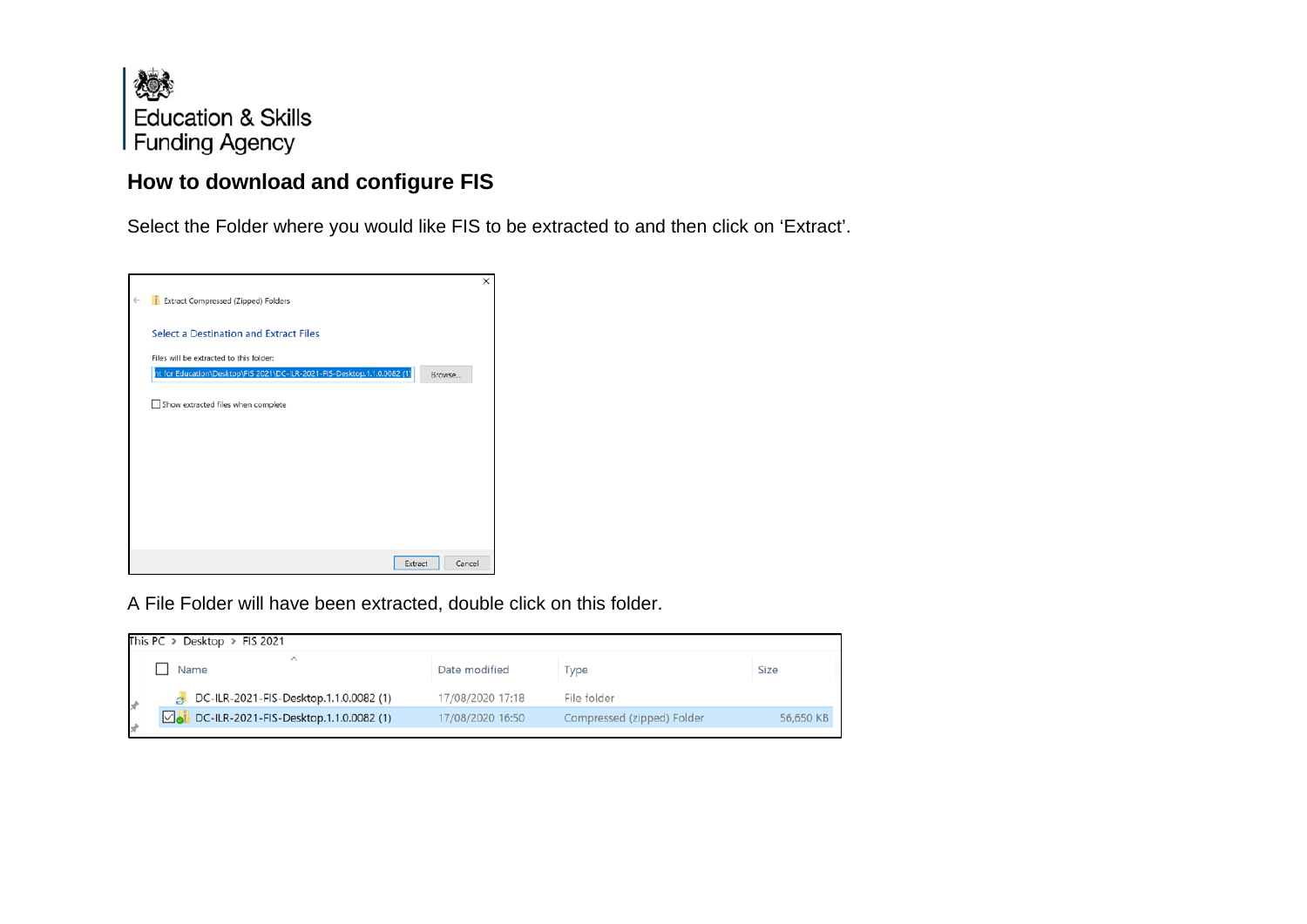

The FIS extract files will now be displayed, double click the file named "ESFA.DC.ILR.Desktop.WPF.Exe"

| Name                                       | Date modified    | Type                  | Size          |
|--------------------------------------------|------------------|-----------------------|---------------|
| ESFA.DC.ILR.DataStore.Export.dll           | 17/08/2020 17:17 | Application extension | 76 KB         |
| ESFA.DC.ILR.DataStore.Interface.dll        | 17/08/2020 17:17 | Application extension | <b>18 KB</b>  |
| ESFA.DC.ILR.DataStore.Model.dll            | 17/08/2020 17:17 | Application extension | 13 KB         |
| ESFA.DC.ILR.Datastore.Modules.dll          | 17/08/2020 17:17 | Application extension | <b>16 KB</b>  |
| ESFA.DC.ILR.DataStore.PersistData.dll      | 17/08/2020 17:17 | Application extension | 215 KB        |
| ESFA.DC.ILR.Desktop.CLI                    | 17/08/2020 17:17 | Application           | 25 KB         |
| ESFA.DC.ILR.Desktop.CLI.exe.config         | 17/08/2020 17:17 | <b>CONFIG File</b>    | 23 KB         |
| ESFA.DC.ILR.Desktop.Interface.dll          | 17/08/2020 17:17 | Application extension | 11 KB         |
| ESFA.DC.ILR.Desktop.Internal.Interface.dll | 17/08/2020 17:17 | Application extension | <b>13 KB</b>  |
| ESFA.DC.ILR.Desktop.Models.dll             | 17/08/2020 17:17 | Application extension | <b>13 KB</b>  |
| ESFA.DC.ILR.Desktop.Modules.dll            | 17/08/2020 17:17 | Application extension | 22 KB         |
| ESFA.DC.ILR.Desktop.Service.dll            | 17/08/2020 17:17 | Application extension | 61 KB         |
| ESFA.DC.ILR.Desktop.Utils.dll              | 17/08/2020 17:17 | Application extension | 13 KB         |
| SIS ESFA.DC.ILR.Desktop.WPF                | 17/08/2020 17:17 | Application           | <b>138 KB</b> |

#### The FIS Application for 2020-21 will now open.

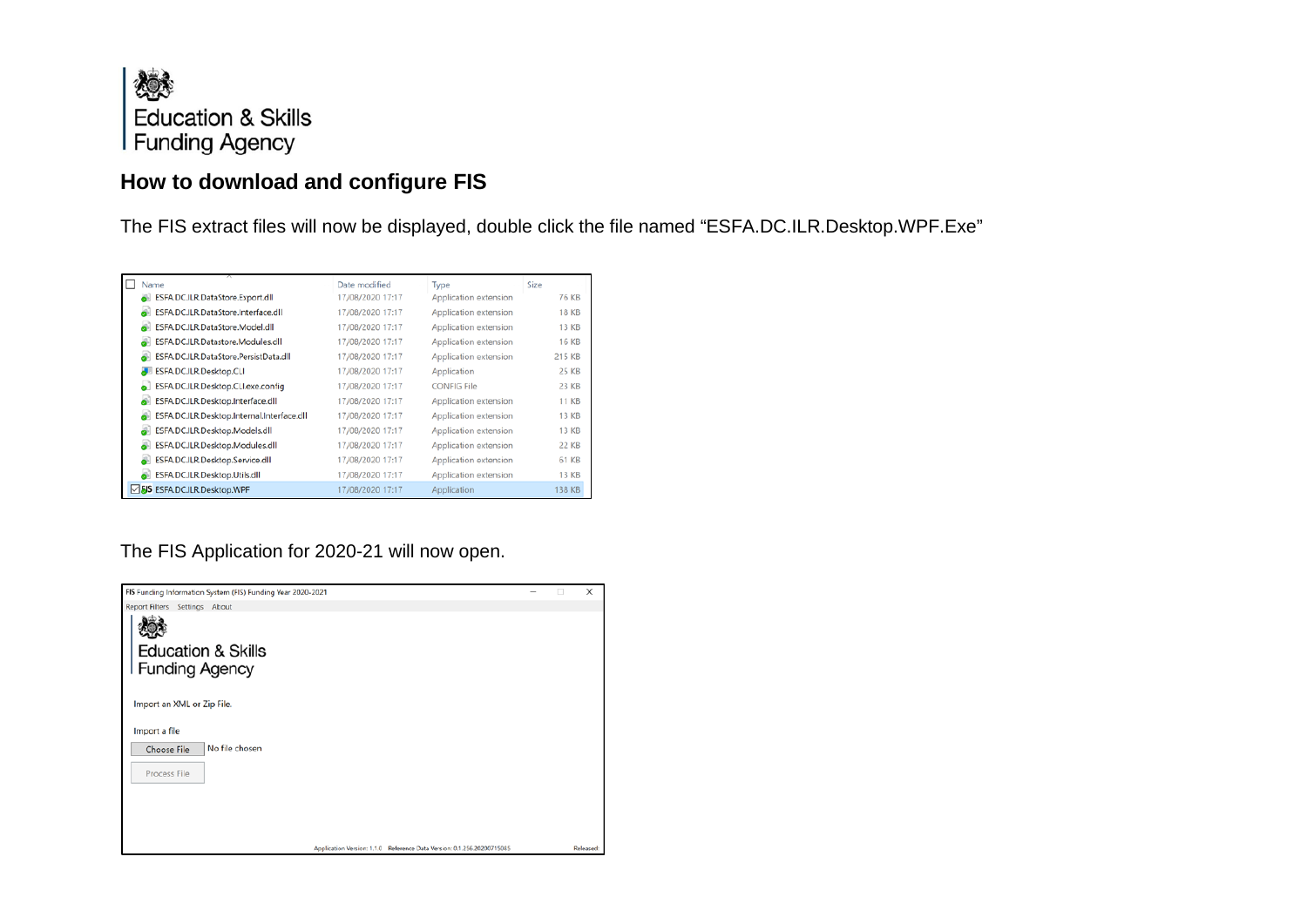

When the FIS Application is open select 'Settings' in the top left-hand corner. For 'Output Directory', choose the folder where you want the reports FIS generates to be exported to.

| FIS Funding Information System (FIS) Funding Year 2020-2021 |                                                                        | o | $\times$  |
|-------------------------------------------------------------|------------------------------------------------------------------------|---|-----------|
| Report Filters Settings About                               |                                                                        |   |           |
| <b>Education &amp; Skills</b><br><b>Funding Agency</b>      |                                                                        |   |           |
| Import an XML or Zip File.<br>Import a file                 |                                                                        |   |           |
|                                                             |                                                                        |   |           |
| No file chosen<br>Choose File                               |                                                                        |   |           |
| Process File                                                |                                                                        |   |           |
|                                                             |                                                                        |   |           |
|                                                             |                                                                        |   |           |
|                                                             |                                                                        |   |           |
|                                                             | Application Version: 1.1.0 Reference Data Version: 0.1.256.20200715085 |   | Released: |

| <b>FIS Settings</b>       | ×                                                                               |
|---------------------------|---------------------------------------------------------------------------------|
| <b>Output Directory:</b>  | C:\Users\KThandi\OneDrive - Department for Education\Documents\Fundir<br>$\sim$ |
| Export to SQL:            | (Optional)                                                                      |
| Export to Access and CSV: | (Optional)                                                                      |
|                           |                                                                                 |
|                           |                                                                                 |
|                           |                                                                                 |
|                           | Cancel<br>OK                                                                    |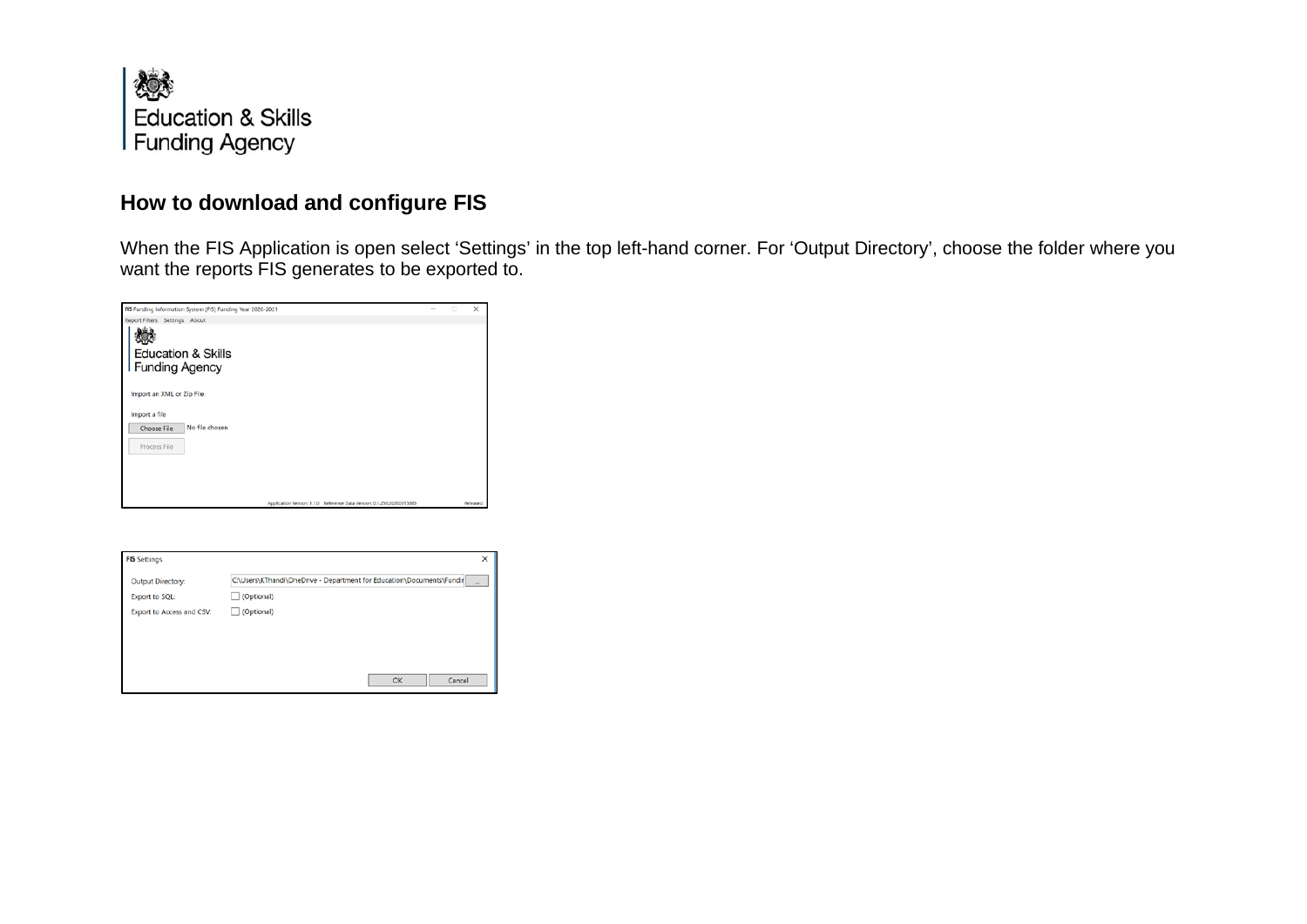

OPTIONAL: You may wish to integrate FIS with your SQL server software if you have it. This is entirely optional, in general you would only do this as an advanced technical user. If you do wish to, select the checkbox that says 'Export to SQL' so you can enter your connection string. **Please note in the Connection String box after Data Source= you will need to add in your database/server name and then click on OK.**

| <b>FIS Settings</b>       | ×                                                                               |
|---------------------------|---------------------------------------------------------------------------------|
| Output Directory:         | C:\Users\KThandi\OneDrive - Department for Education\Documents\Fundir<br>$\sim$ |
| <b>Export to SQL:</b>     | √ (Optional)                                                                    |
| <b>Connection String:</b> | Data Source=(local);Initial Catalog=ILR2021;Integrated Security=True<br>Test    |
| Export to Access and CSV: | (Optional)                                                                      |
|                           |                                                                                 |
|                           |                                                                                 |
|                           | OK<br>Cancel                                                                    |

If you are experiencing issues when you have selected the Export to SQL option if you click on the Test button next to the Connection String box then a message will appear as you may not have the correct permissions to perform this function.

| <b>FIS Settings</b>       |                                                                                                    | ×        |
|---------------------------|----------------------------------------------------------------------------------------------------|----------|
| Output Directory:         | C:\Users\KThandi\OneDrive - Department for Education\Documents\Fundir                              | $\cdots$ |
| Export to SQL:            | $\triangledown$ (Optional)                                                                         |          |
| <b>Connection String:</b> | Data Source=(local);Initial Catalog=ILR2021;Integrated Security=True                               | Test     |
|                           | Unable to connect to the SQL Server Instance specified, check you have<br>the correct permissions. |          |
| Export to Access and CSV: | (Optional)                                                                                         |          |
|                           |                                                                                                    |          |
|                           | OK<br>Cancel                                                                                       |          |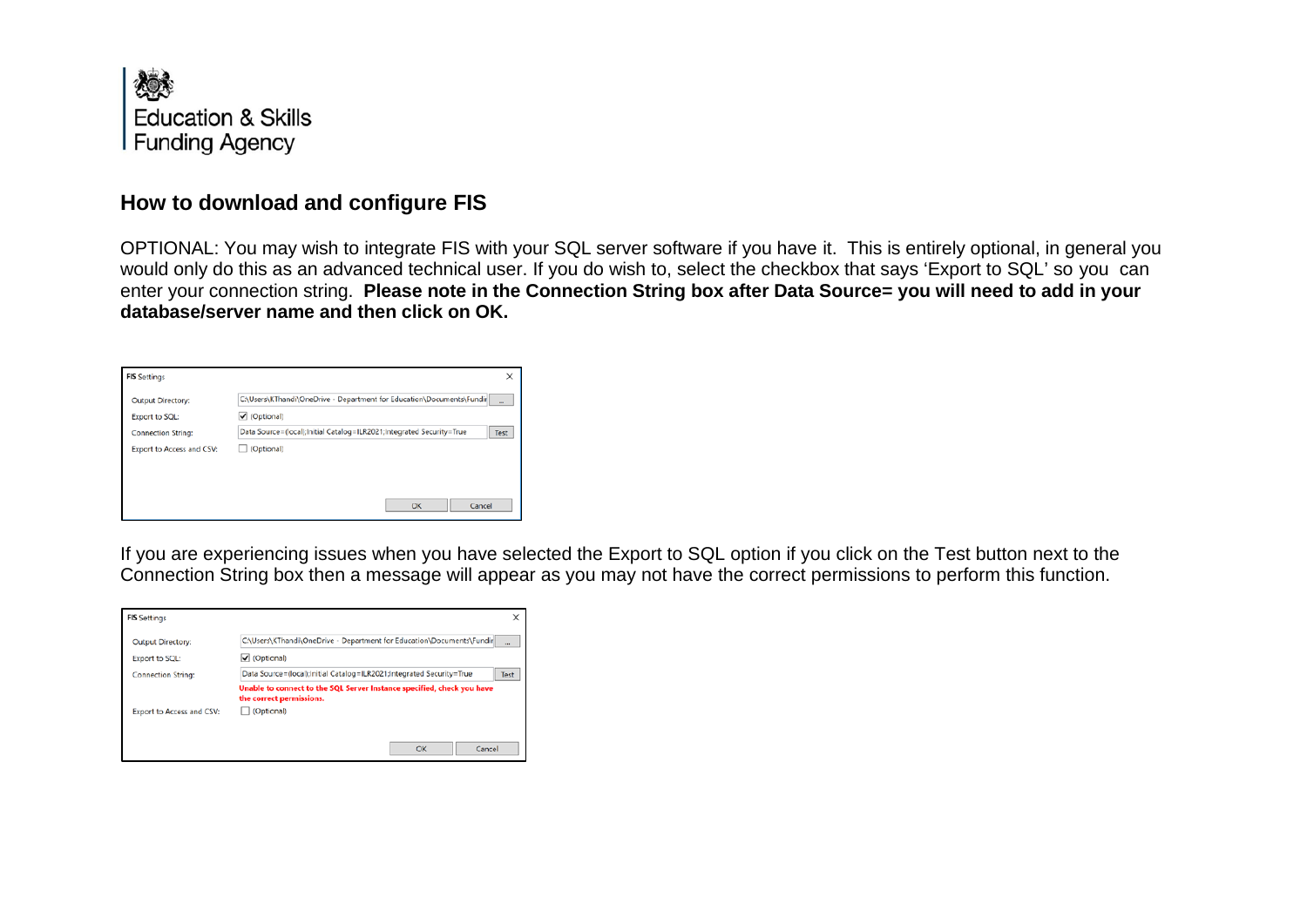

To export an Access database please check the Export to Access and CSV box and then select the Output Directory where the database should be exported to and then click on OK.

| <b>FIS Settings</b>       | ×                                                                                 |
|---------------------------|-----------------------------------------------------------------------------------|
| <b>Output Directory:</b>  | C:\Users\KThandi\OneDrive - Department for Education\Documents\Fundir<br>$\cdots$ |
| Export to SQL:            | (Optional)                                                                        |
| Export to Access and CSV: | $\sqrt{}$ (Optional)                                                              |
|                           |                                                                                   |
|                           |                                                                                   |
|                           |                                                                                   |
|                           | OK<br>Cancel                                                                      |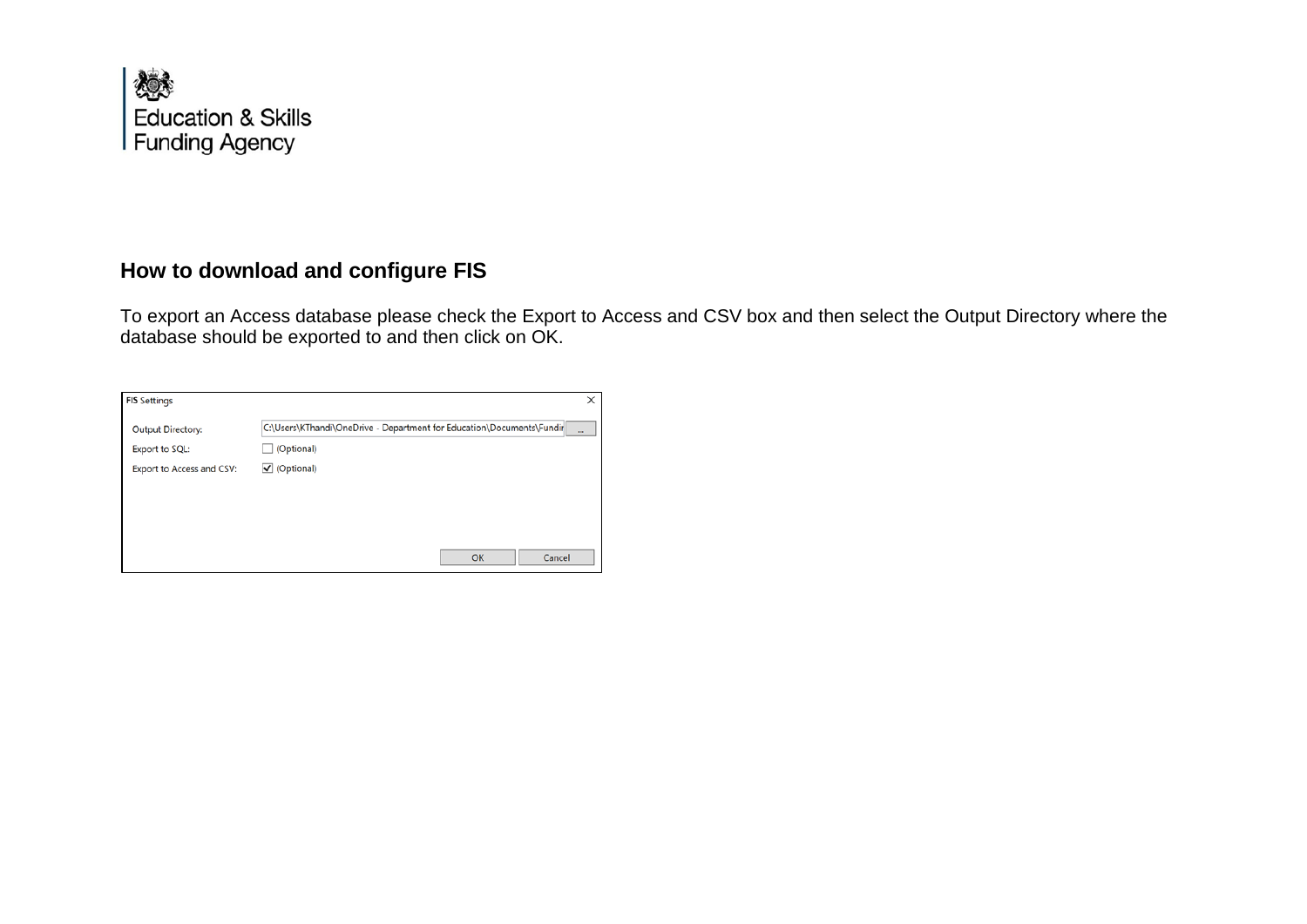

## **How to Use FIS**

Open FIS and select 'Choose file' to select your Zip or XML file from your file location and then click on 'Process File'.



You will see a progress bar indicating how long is left to process your file.

|                               | FIS Funding Information System (FIS) Funding Year 2020-2021                       | $\times$  |
|-------------------------------|-----------------------------------------------------------------------------------|-----------|
| Report Filters Settings About |                                                                                   |           |
| Funding Agency                | <b>Education &amp; Skills</b>                                                     |           |
| Import an XML or Zip File.    |                                                                                   |           |
| File Processing:              | C:\Users\KThandi\OneDrive - Department for Education\Desktop\FIS Beta 2021 2\ILR- | $-2021$   |
| Status:                       | <b>Reference Data</b>                                                             |           |
| Cancel and re-import file     |                                                                                   |           |
|                               | Application Version: 1.1.0 Reference Data Version: 0.1.256.20200715085            | Released: |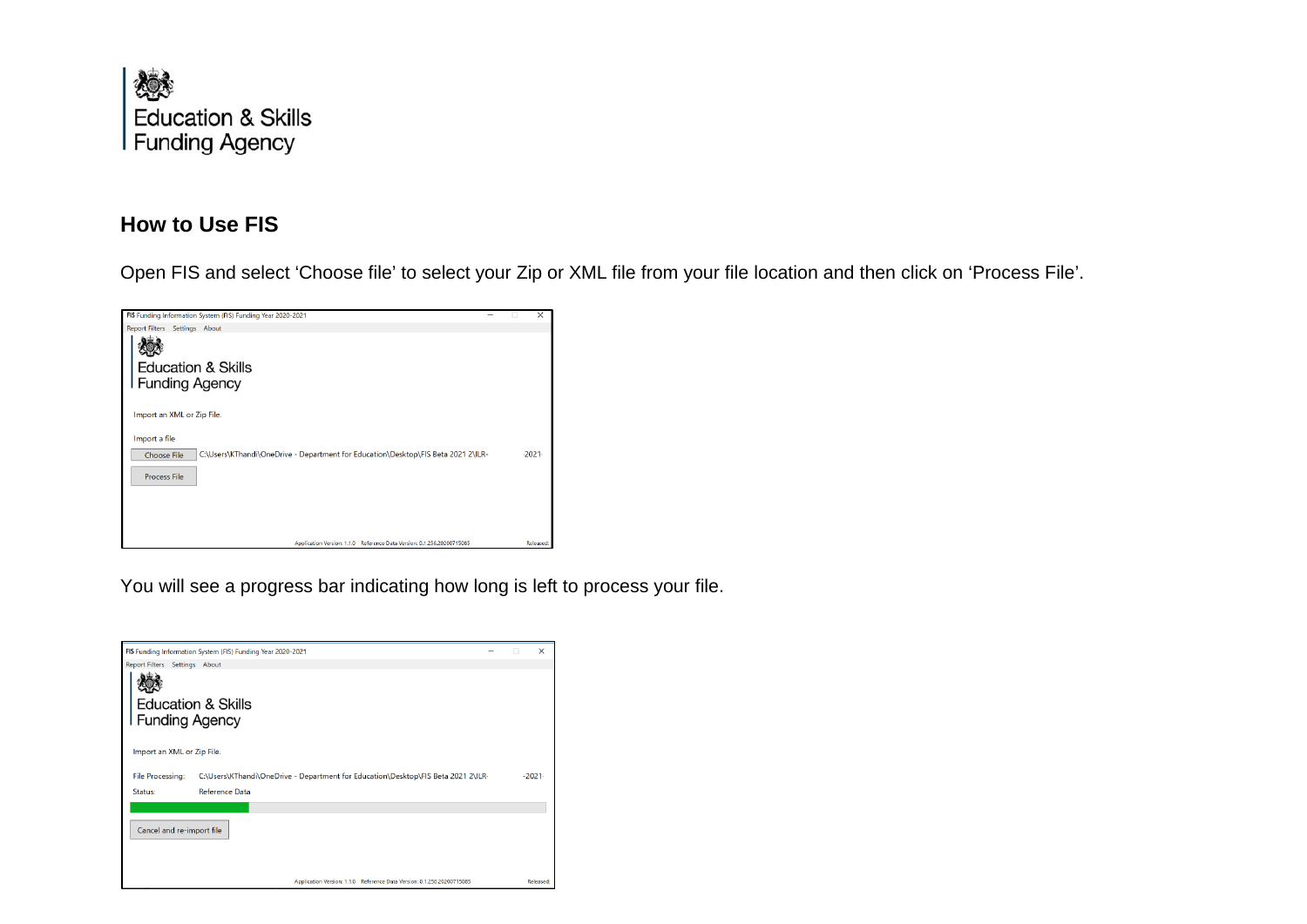

## **How to Use FIS**

When processing has finished you can get your reports by selecting the link, this will be the Output Directory you have chosen in 'Settings'.

| FIS Funding Information System (FIS) Funding Year 2020-2021 |                                                                                                                                                     | $\sim$ | ×         |
|-------------------------------------------------------------|-----------------------------------------------------------------------------------------------------------------------------------------------------|--------|-----------|
| Report Filters Settings About                               |                                                                                                                                                     |        |           |
| <b>Education &amp; Skills</b><br>Funding Agency             |                                                                                                                                                     |        |           |
|                                                             | Import successfully processed<br>reports and exports here: CAUsersAKThandi\OneDrive - Department for Education\Documents\Funding Information System |        |           |
| <b>Import another file</b>                                  |                                                                                                                                                     |        |           |
| No file chosen<br><b>Choose File</b>                        |                                                                                                                                                     |        |           |
| Process File                                                |                                                                                                                                                     |        |           |
|                                                             |                                                                                                                                                     |        |           |
|                                                             | Application Vention: 1.1.0 Reference Data Vention: 0.1.256.20200715085                                                                              |        | Released: |

Open the file folder and your reports will be displayed

| Name |                          | Date modified<br>n an an a-mar an a | Vpe |
|------|--------------------------|-------------------------------------|-----|
| ILR- | -2021-20200629-154332-01 | 18/08/2020 14:24                    |     |

| Name                                                                        | Date modified    |
|-----------------------------------------------------------------------------|------------------|
| 9 16-19 Funding Claim Report 20200818-142202                                | 18/08/2020 14:23 |
| 16-19 Funding Claim Report 20200818-142400                                  | 18/08/2020 14:24 |
| 16-19 Summary of Funding by Student Report 20200818-142202                  | 18/08/2020 14:23 |
| 16-19 Summary of Funding by Student Report 20200818-142400                  | 18/08/2020 14:24 |
| Adult Funding Claim Report 20200618-142202                                  | 18/08/2020 14:23 |
| Adult Funding Claim Report 20200618-142400                                  | 18/08/2020 14:24 |
| ALLB Occupancy Report 20200818-142202                                       | 18/08/2020 14:23 |
| ALLB Occupancy Report 20200818-142400                                       | 18/08/2020 14:24 |
| Apps Indicative Earnings Report 20200818-142202                             | 18/08/2020 14:23 |
| Apps Indicative Earnings Report 20200818-142400                             | 18/08/2020 14:24 |
| CL Summary of Learners by Non-Single Budget Category Report 20200818-142202 | 18/08/2020 14:23 |
| CL Summary of Learners by Non-Single Budget Category Report 20200818-142400 | 18/08/2020 14:24 |
| Devolved Adult Education Funding Summary Report 20200818-142202             | 18/08/2020 14:23 |
| Devolved Adult Education Funding Summary Report 20200818-142400             | 18/08/2020 14:24 |
| Devolved Adult Education Occupancy Report 20200818-142202                   | 18/08/2020 14:23 |
| Devolved Adult Education Occupancy Report 20200818-142400                   | 18/08/2020 14:24 |
| Funding Summary Report 20200818-142202                                      | 18/08/2020 14:23 |
| Funding Summary Report 20200818-142400                                      | 18/08/2020 14:24 |
| High Needs Students Detail Report 20200818-142202                           | 18/08/2020 14:23 |
| High Needs Students Detail Report 20200818-142400                           | 18/08/2020 14:24 |